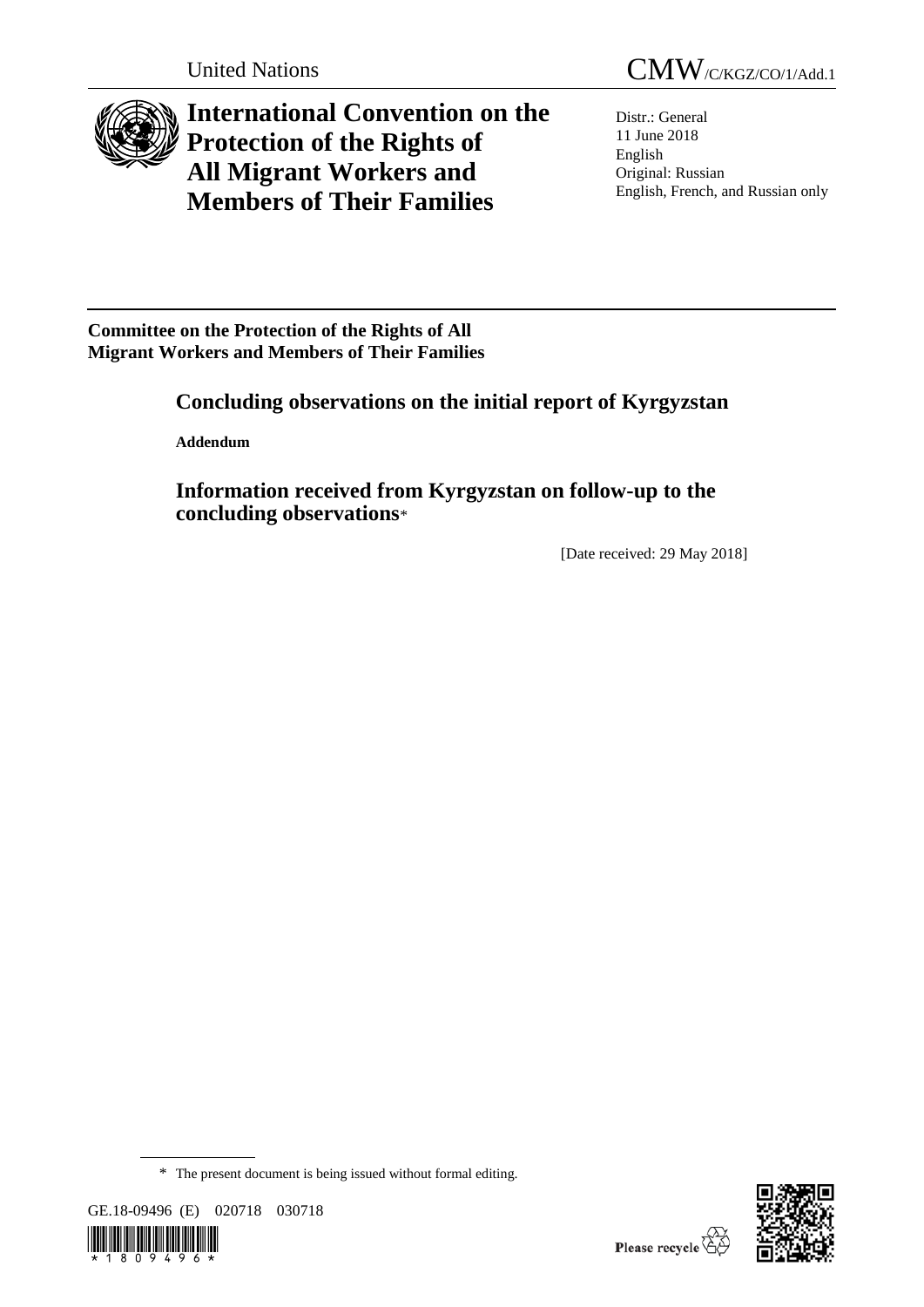1. With regard to paragraphs 27, 29, 31 and 33 of the recommendations put forward by the Committee in its concluding observations following the consideration of the national report of Kyrgyzstan, we wish to state the following.

# **Paragraph 27**

2. Under the Constitution, foreign nationals and stateless persons enjoy the same rights and have the same obligations as citizens of Kyrgyzstan, unless otherwise provided by law or international agreements to which Kyrgyzstan is a party. Under the Legal Status of Foreign Nationals Act, foreign nationals may not stand for election or vote in State body elections or participate in national elections or referendums, nor are they under the obligation to perform military service in the armed forces of Kyrgyzstan. Furthermore, under the law, foreign nationals in Kyrgyzstan have the right to appeal to the court and other State authorities to defend their personal, property, family and other rights. They enjoy the same procedural rights in court as Kyrgyz citizens. Foreign nationals in Kyrgyzstan are given the opportunity to contact the diplomatic or consular missions of their Governments and, where no such missions exist, those of another State empowered to defend the rights and lawful interests of citizens of the State of which the foreign national is a citizen.

3. It should be noted that the management of international migration is based on the following principles:

- Protection of the human rights established under the Constitution to the free choice of place of residence, free choice of occupation and profession and freedom of movement
- Prohibition of any form of discrimination on the basis of sex, race, language, disability, ethnic background, faith, age, political or other beliefs, education, origin, wealth or other status, or other circumstances
- Harmonization of national legislation with the generally accepted rules of international law and the international agreements on international migration that have entered into force in the manner prescribed by law to which Kyrgyzstan is a party
- Prevention of spontaneous and irregular migration under programmes of action based on forecasts of potential population movements and flows of migration caused by changes in the social, economic and political situation
- Participation of relevant State bodies in the regulation of international migration processes
- Migrant workers' respect for and compliance with the laws of Kyrgyzstan

#### **Paragraph 29**

4. The Ministry of Foreign Affairs has consistently implemented a policy aimed at increasing the diplomatic and consular presence of Kyrgyzstan abroad with a view to enhancing the effectiveness of the protection of the rights and interests of Kyrgyz citizens.

5. Between 2010 and 2017, 22 honorary consulates of Kyrgyzstan were opened in 15 foreign countries.

6. In recent years, honorary consulates were established in: Voronezh, Orenburg, Khabarovsk, Tomsk and Yuzhno-Sakhalinsk (Russian Federation); Kōchi (Japan); Gliwice (Poland); Helsinki (Finland); Petropavlovsk (Kazakhstan); Hrodna (Belarus); and Byureghavan (Armenia).

7. Plans are being developed to set up honorary consulates in the following Russian cities: Ufa; Krasnogorsk (Moscow province); and Kazan.

8. In the period 2014–2015, embassies of Kyrgyzstan were opened in Azerbaijan, the United Arab Emirates, Kuwait and Qatar and a consulate general was set up in Guangzhou, China.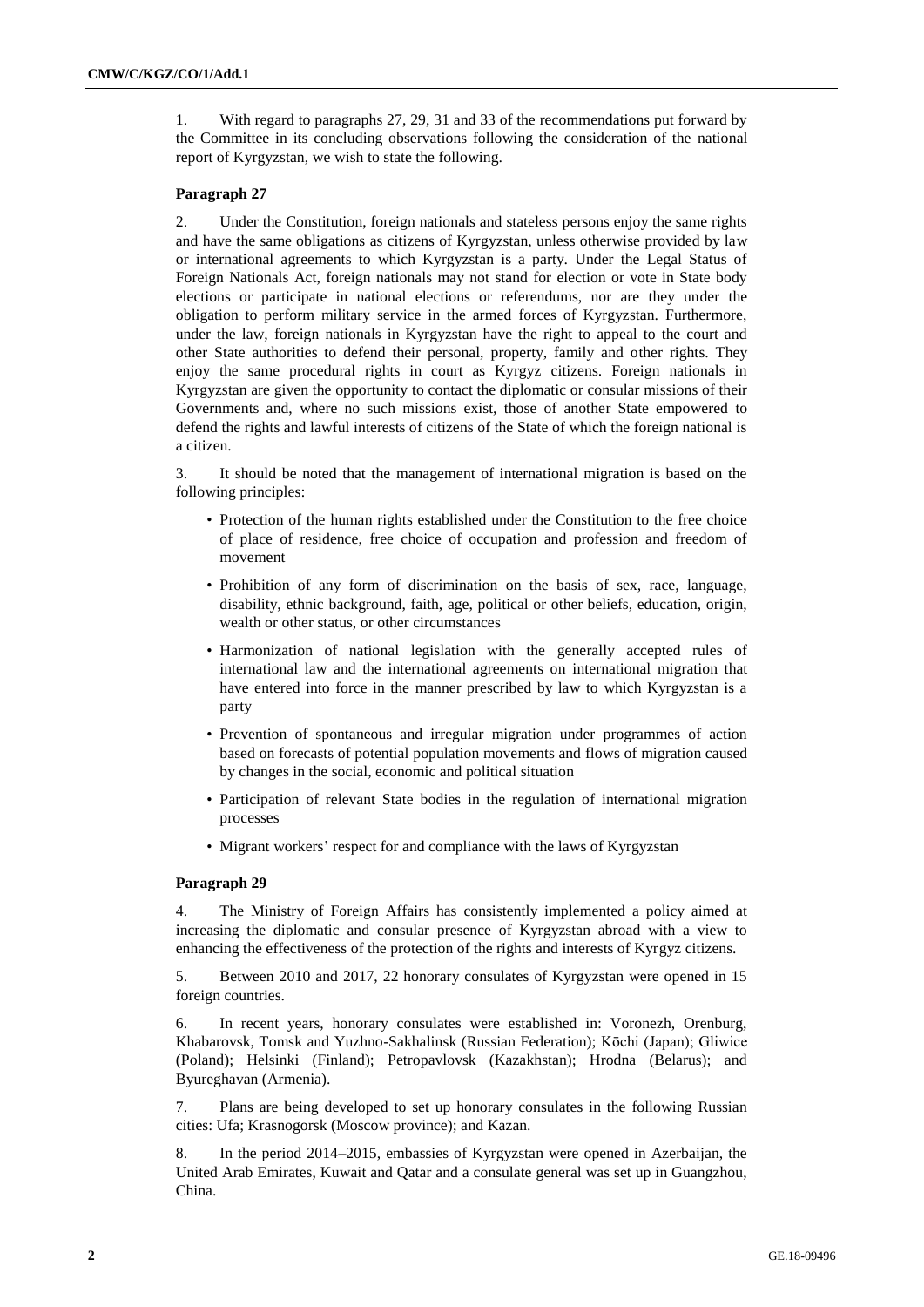9. In 2015, chanceries of the Embassy of Kyrgyzstan in the Russian Federation were established in Vladivostok, Krasnoyarsk and Saint Petersburg.

10. Work is ongoing in this area.

11. In 2017, the Consular Services Department of the Ministry of Foreign Affairs drafted instructions for consular officers of Kyrgyzstan on the provision of legal assistance to Kyrgyz citizens abroad.

12. The work begun in 2017 on a list of lawyers in foreign countries for the provision of such assistance is being finalized.

13. The list is for information purposes only and will be posted on the official websites of the Ministry of Foreign Affairs, the Consular Services Department and diplomatic and consular offices of Kyrgyzstan.

14. With a view to enhancing the effectiveness of efforts to defend the rights and interests of citizens living abroad, the Ministry is actively working with the State Registration Service of the Government to deploy the identity document (*Pasport*) and Civil Registry Office computerized data system, both of which will help dramatically reduce the length of time required for processing applications from Kyrgyz citizens abroad.

15. The system is at the adoption stage.

16. A representative of the Ministry has taken an active part in the work of the interdepartmental working group set up to assess the status of implementation of the national programme of action aimed at combating trafficking in persons for the period 2013–2016 and to develop a programme for the period 2017–2020.

17. A representative of the Ministry is taking part in the efforts at monitoring compliance with the Act on the Principles of State Policy to Support Fellow Kyrgyz Abroad by the working group attached to the Committee on Social Affairs, Education, Science, Culture and Health of the Jogorku Kenesh, the parliament of Kyrgyzstan.

18. A representative of the Ministry is taking part in drafting the new version of the government decision on the return of remains of deceased Kyrgyz citizens abroad to Kyrgyzstan.

19. The Government entered into agreements with the Russian Federation in 2015 and Kazakhstan in 2016 on the procedure for Kyrgyz citizens to stay in these countries for up to 30 days without registering.

20. In addition, government decision No. 96 of 2 March 2016 was approved under an interim order on the State Migration Service office in the Russian Federation. Nine persons are employed in the office in order to enhance the effectiveness of the protection of Kyrgyz citizens' rights and interests.

21. The Service's Information and Advisory Centre provides ongoing information and counselling on opportunities for legal employment in countries close to home and further abroad with a view to ensuring full protection of the rights and interests of migrant workers and prevent various forms of illegal labour migration.

22. The Centre sets up information stands, distributes handouts with the necessary information on the rules for entry and stay in the main countries of destination for migrant workers from Kyrgyzstan and shows video materials on legal employment created with the support of the International Organization for Migration (IOM). Among the measures to improve access to services, an electronic information kiosk has been put in place in the lobby of the Centre with the assistance of IOM.

23. The kiosk allows citizens to avoid having to go directly through officials and to obtain timely and complete information about employment opportunities and the rules of the organized employment programmes in the country and abroad.

24. Furthermore, the Centre runs an official website in conjunction with IOM, where citizens may obtain detailed information on the areas of work of the Centre and the measures it is currently taking. Up to 1,000 persons visit the site every day, with as many as 25,000 persons accessing it in the span of a week.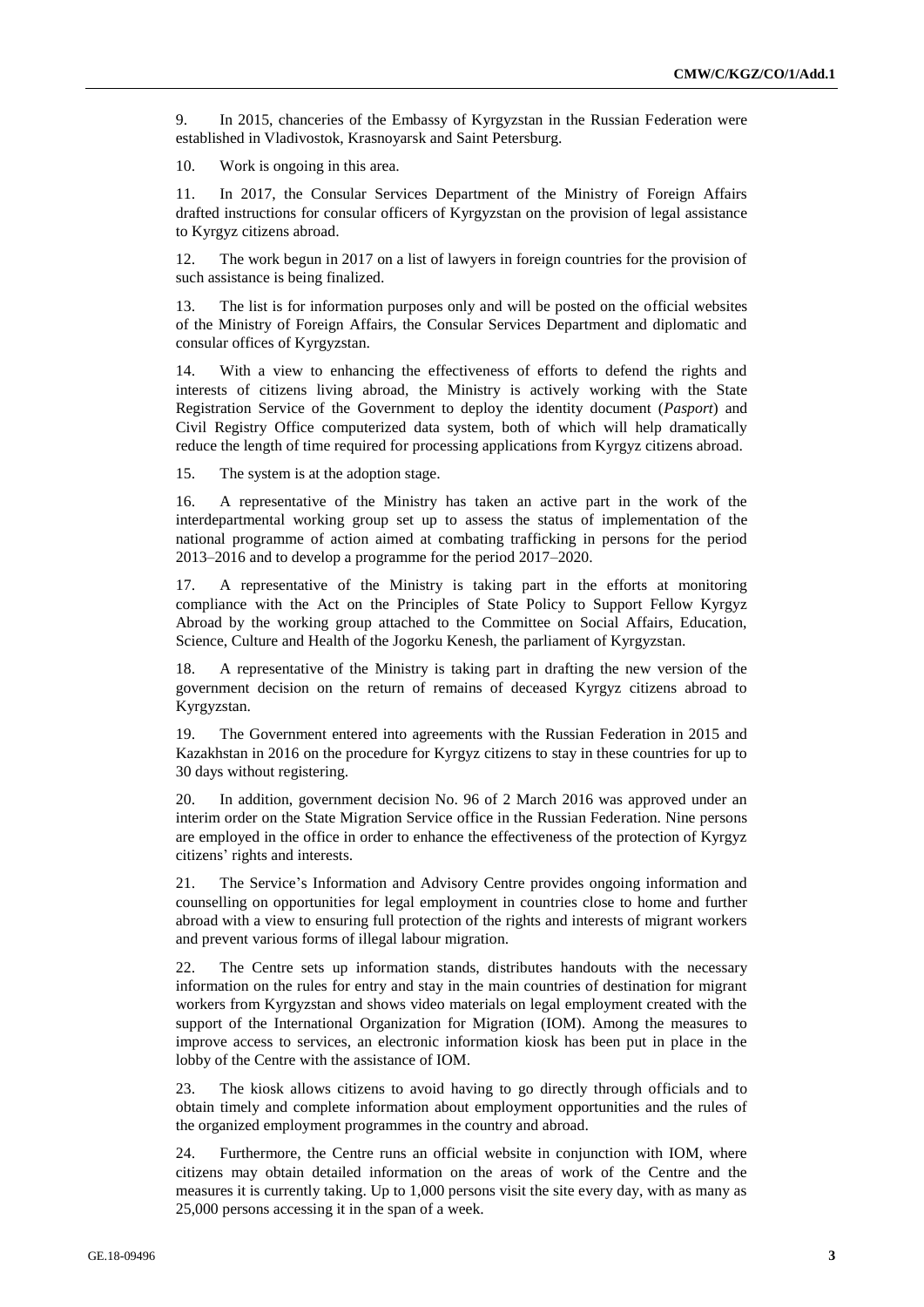25. The State Migration Service, together with IOM, has developed a mobile phone application for migrant workers that contains information on the following:

- Preferences for migrant workers within the framework of the Eurasian Economic Union
- Job placement and vacancy announcements for citizens abroad
- List of persons who are banned from entering the Russian Federation (black list)
- Contacts for the Office of the State Migration Service in the Russian Federation, diplomatic missions and leaders of the Kyrgyz diaspora in all countries

### **Paragraph 31**

26. In accordance with the Legal Status of Foreign Nationals Act, No. 1296-XII of 14 December 1993, article 9 (Health protection), foreign nationals permanently residing in Kyrgyzstan have the same right to medical care as Kyrgyz citizens. Medical care is provided to temporary residents under the terms set by the Ministry of Health under government order Nos. 530 of 28 August 2000 and 44 of 31 January 2005 on health-care services for foreign nationals.

27. Compulsory health insurance is one aspect of health-care provision in Kyrgyzstan. Basic national health insurance covers Kyrgyz citizens and foreign nationals in cases provided for in international agreements. Workers who are nationals of States members of the Eurasian Economic Union have the same right to receive health-care services under the programme of State guarantees for the provision of medical care provided they have an employment contract with an employer and insurance premiums have been paid to the National Health Insurance Fund. The basic national health insurance programme is carried out through the executive authority of the medical insurance system, i.e. the Fund and its regional governing bodies. Foreign nationals temporarily or permanently residing in Kyrgyzstan are subject to compulsory health insurance. Insured persons have the right to receive medical, preventive health, rehabilitation and health-oriented services under the compulsory health insurance programme throughout the country in health-care facilities that have entered into compulsory health insurance agreements. Insured persons are required when seeking medical care under the compulsory health insurance programme to present documents attesting to their right to medical and preventive health-care services. The policyholder for foreign nationals temporarily residing in the country is the employer or the foreign nationals themselves in accordance with the national law, unless otherwise provided by international agreements.

28. (Health Insurance Act, No. 112 of 18 October 1999.)

29. For citizens living outside Kyrgyzstan.

30. A protocol has been drafted in accordance with section XXVI of the Treaty on the Eurasian Economic Union (annex No. 30 to the Treaty), which covers matters involving the medical care of workers and members of their families who are nationals of the States parties. The State provides medical care to such workers and their family members on the terms and conditions specified by the law of the country of employment and international agreements. Member States grant such workers and members of their family the right to receive free (first-response and emergency) medical care on the same terms and conditions as those of citizens of the country of employment. Ambulance services (involving firstresponse and emergency care) are provided free of charge by organizations or health-care institutions of the State and municipal health-care systems of the country of employment to workers and members of their families who are nationals of the States parties regardless of whether there is an insurance policy. The costs borne by such health-care institutions that provide emergency care to those workers or family members are reimbursed from the relevant budget system of the country of employment in accordance with the existing health financing system.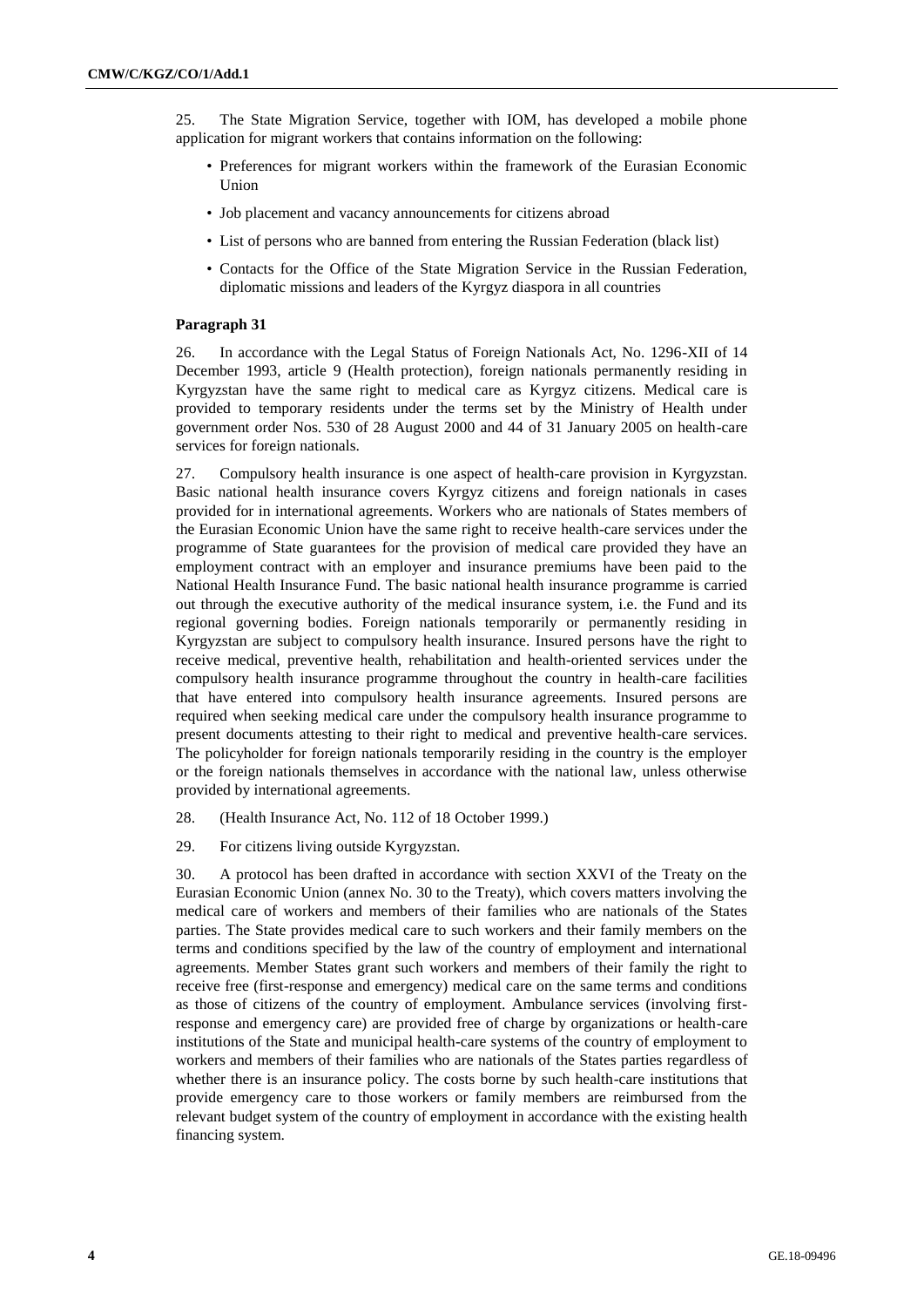## **Paragraph 33**

31. In accordance with article 12 of the Act on the Legal Status of Foreign Nationals, foreign nationals have the right to receive an education on equal terms with Kyrgyz citizens in accordance with the procedure provided for by law. Foreign nationals admitted to Kyrgyz educational institutions assume the rights and responsibilities of pupils and students under the national law.

32. In accordance with the Treaty on the Eurasian Economic Union, the educational qualifications issued by educational establishments of the member States are recognized without having to undergo the established procedures for recognition of such qualifications so that citizens of the Union may carry out work in Kyrgyzstan. In cases in which the employment involves the medical, pharmaceutical, legal or teaching professions, the workers are required to go through the procedures for recognition of their educational qualifications. The division of the Ministry of Education and Science responsible for the recognition of qualifications concerning higher education is the Office of Vocational Education. Children of foreign nationals or stateless persons receive preschool education in accordance with the procedure established for Kyrgyz citizens. Preschool education establishments enrol children between the ages of 6 months to 7 years. Parents may take part in the development of preschool education establishments in order to make it possible for children of preschool age to receive an early childhood education. On enrolment in municipal educational establishments, there may be no restrictions on the basis of sex, race, ethnicity, language, origin, religion, beliefs, membership of voluntary organizations or associations or health or social status.

33. Students are enrolled in school at all levels of the education system without entrance examinations, fees or other charges. Children begin their studies at the age of 6 or 7, unless their health prevents them from doing so, but no later than 8 years of age. Harmonization of legislation and regulations in the field of education should facilitate greater freedom of movement for workers in the Union, which, in turn, will lead to the establishment of an orderly common labour market within the Union.

34. For citizens living outside Kyrgyzstan.

35. With the entry into force of the Treaty on the Eurasian Economic Union, workers who are nationals of member States are guaranteed immediate recognition of educational qualifications. In this respect, the Treaty confirms the right of employers to recognize educational qualifications, which had earlier been established in a number of agreements entered into by representatives of the countries in the Union at the bilateral and multilateral levels. The educational qualifications issued by educational establishments of member States are thus recognized so that citizens of the countries of the Union may engage in work without going through the procedures for recognition of educational qualifications established by law in the State in which the worker is employed. Workers applying for positions in the teaching, legal, medical or pharmaceutical professions in other States members of the Union may be allowed to carry out such work in accordance with the law of the State in which they are employed. This means that they should go through the employment procedure established by the national law of the State in which they are employed for recognition of their educational qualifications. Conducting training sessions with workers from the member States and dealing with training issues are among the most important areas of cooperation between the members of the Union, as training is a major factor in helping workers and members of their families adapt socially and culturally to the country of employment.

36. In an effort to raise awareness among citizens who have secured employment abroad under the organized employment programmes conducted by the Information and Advisory Centre of the State Migration Service, a pre-departure training course is offered — a significant step in the process of providing public services — entitled "Assistance in finding employment abroad for Kyrgyz citizens seeking work within the framework of State programmes, intergovernmental and other official agreements".

37. The course of study includes five modules for preliminary training previously agreed upon with the Ministry of Education and partners abroad and approved by the Centre. The curriculum and syllabus for the course is designed to last for between two training days (for